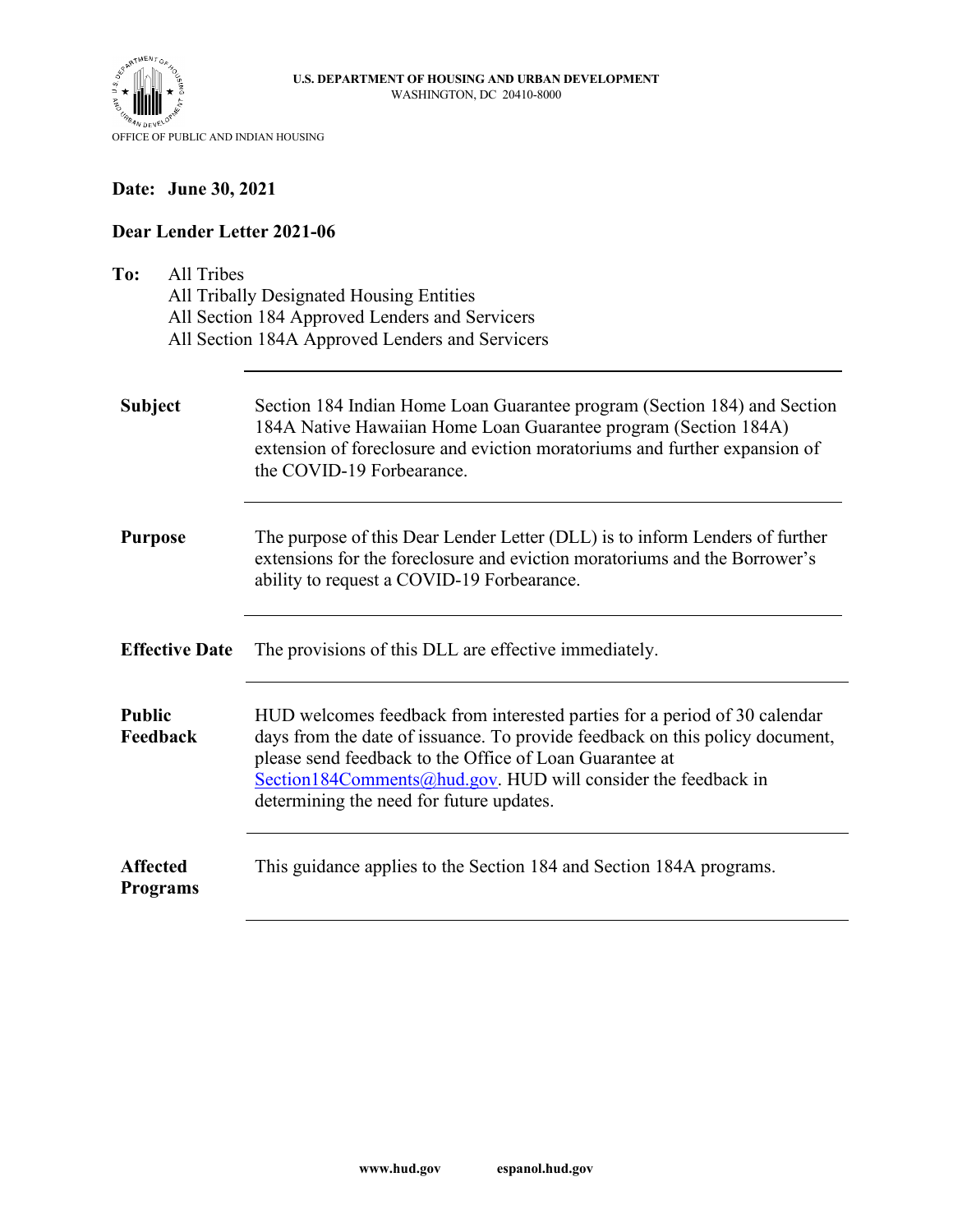# **Dear Lender Letter 2021-06**

**Affected Topics**  This guidance amends and further extends the provisions of DLL 2021-02. The technical changes and updates in this DLL supersede the requirements of PIH Notice 2014-11 and the Section 184A Processing, Guidelines, where they conflict. **Background** HUD continues to review its policies to ensure Lenders and Borrowers are provided with appropriate options to mitigate the financial impacts of the COVID-19 pandemic while managing risk to the Section 184 and Section 184A programs. To assist with the response to COVID-19 and the ongoing economic recovery, and in concert with its mission of sustaining homeownership, HUD is further extending its foreclosure and eviction moratorium as well as the associated deadline for first legal action and Reasonable Diligence Time Frame. To address the financial impacts of the pandemic, HUD initially imposed a moratorium beginning on March 20, 2020, when HUD published DLL 2020- 04. HUD further extended the moratorium multiple times to prevent individuals and families from being displaced during this critical period. To support the improved economic outlook and the overall progress towards recovery from the COVID-19 pandemic, HUD is issuing an additional extension to the moratorium for all Section 184 and Section 184A guaranteed loans except those secured by legally vacant or abandoned properties. On May 19, 2020, HUD established the COVID-19 Forbearance option under DLL 2020-06. HUD has extended the deadlines for approval of an initial COVID-19 Forbearance most recently to June 30, 2021 through DLL 2021- 02. Due to the continued impacts of the COVID-19 pandemic on Borrowers across the country, HUD recognizes a further need to extend these deadlines to allow Borrowers additional time to request a COVID-19 Forbearance, if needed.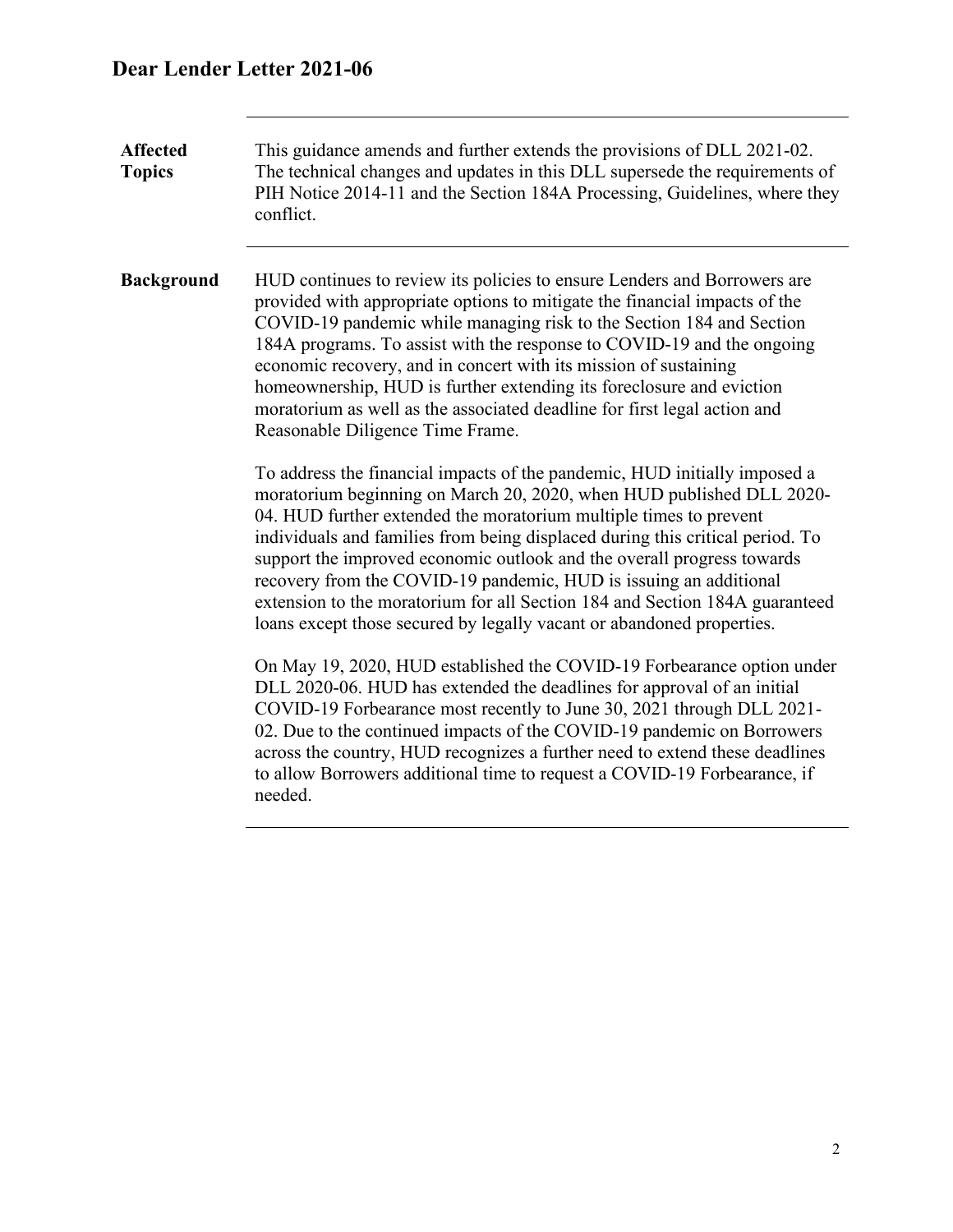| <b>Summary of</b> | Changes for Borrowers Affected by the COVID-19 National Emergency |
|-------------------|-------------------------------------------------------------------|
| <b>Changes</b>    | include:                                                          |

- Extending the Foreclosure and Eviction Moratorium through July 31, 2021.
- Extending the deadline for the first legal action and reasonable diligence timeframe to 180 days beyond the expiration of the Foreclosure and Eviction Moratorium.
- Extending the COVID-19 Forbearance start date through September 30, 2021.
- Creating an additional three-month COVID-19 Forbearance extension for Borrowers initiating a COVID-19 Forbearance between July 1, 2021 – Sept. 30, 2021.
- Clarifying the time frames and extensions for a COVID-19 Forbearance, depending on the start date of the Forbearance.

| Moratorium<br><b>on</b><br><b>Foreclosures</b><br>and Evictions<br><b>Extension of</b> | Section 184 and 184A guaranteed loans, excluding those with vacant or<br>abandoned properties, are subject to an extension to the moratorium on<br>foreclosure through July 31, 2021. The moratorium applies to the initiation of<br>foreclosures and to foreclosures in process.                                        |  |  |
|----------------------------------------------------------------------------------------|--------------------------------------------------------------------------------------------------------------------------------------------------------------------------------------------------------------------------------------------------------------------------------------------------------------------------|--|--|
| <b>Deadlines</b>                                                                       | Evictions of persons from properties subject to Section 184 or 184A<br>guaranteed loans, excluding actions to evict unlawful occupants of vacant or<br>abandoned properties, are also suspended through July 31, 2021.                                                                                                   |  |  |
| <b>Extension of</b><br><b>First Legal</b><br><b>Deadline Date</b>                      | The deadline for the first legal action and reasonable diligence timeframes are<br>extended to 180 days from the date of expiration of this moratorium for all<br>Section 184 and 184A guaranteed mortgage loans except for Section 184 and<br>184A guaranteed mortgage loans secured by vacant or abandoned properties. |  |  |
| <b>Update to the</b><br>COVID-19<br>Forbearance<br><b>Start Date</b>                   | Lenders may approve an initial COVID-19 Forbearance period for Section<br>184 or 184A guaranteed loans through September 30, 2021. This COVID-19<br>Forbearance period must not extend beyond March 31, 2022.                                                                                                            |  |  |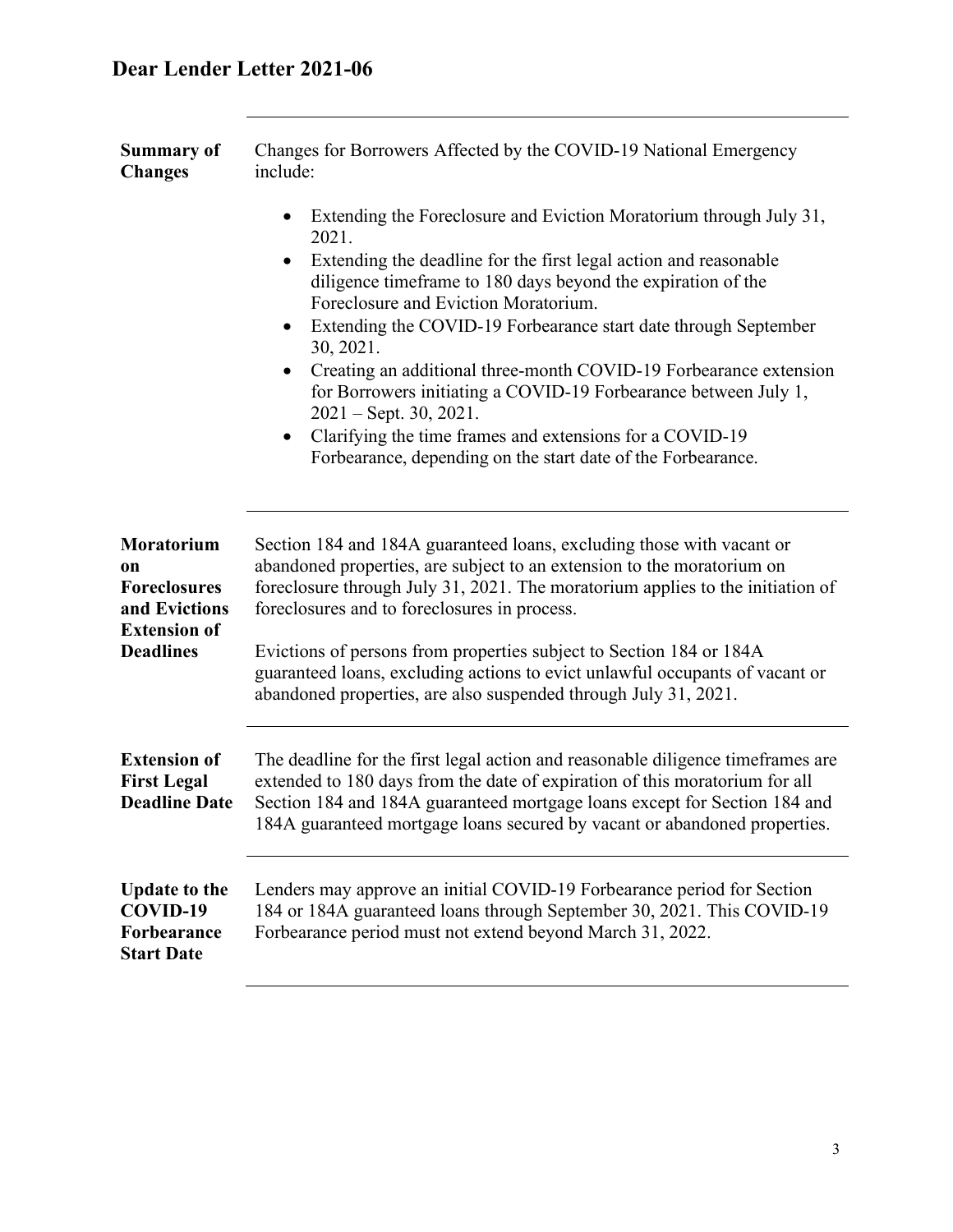| COVID-19       |              |
|----------------|--------------|
| Forbearance    | $\mathbf{z}$ |
| Period, Based  |              |
| on Date of     | Τ            |
| <b>Initial</b> | n            |
| COVID-19       | n            |
| Forbearance    |              |
|                |              |

### **Initial COVID-19 Forbearance Requested on or before June 30, 2020**

The initial COVID-19 Forbearance period may be up to six months. If eeded, an additional COVID-19 Forbearance period of up to six months may be requested by the Borrower and must be approved by the Lender. After 12 months of COVID-19 Forbearance, if needed, the Borrower may request, and the Lender must approve, up to two additional three-month COVID-19 Forbearance extension periods. Each three-month extension must be requested individually. Neither of the two additional three-month extension periods may extend beyond December 31, 2021. The maximum COVID-19 Forbearance period for these borrowers is 18 months.

#### **Initial COVID-19 Forbearance Requested between July 1, 2020 and September 30, 2020**

The initial COVID-19 Forbearance period may be up to six months. If needed, an additional COVID-19 Forbearance period of up to six months may be requested by the Borrower and must be approved by the Lender. After 12 months of COVID-19 Forbearance, if needed, the Borrower may request, and the Lender must approve, one additional three-month COVID-19 Forbearance extension period. The additional three-month extension period must not extend beyond December 31, 2021. The maximum COVID-19 Forbearance period for these borrowers is 15 months.

#### **Initial COVID-19 Forbearance Requested between October 1, 2020 and June 30, 2021**

The initial COVID-19 Forbearance period may be up to six months. If needed, an additional COVID-19 Forbearance period of up to six months may be requested by the Borrower and must be approved by the Lender. The COVID-19 Forbearance must not extend beyond June 30, 2022. The maximum COVID-19 Forbearance period for these borrowers is 12 months.

#### **COVID-19 Forbearance Requested between July 1, 2021 and September 30, 2021**

The maximum COVID-19 Forbearance period for these borrowers is six months. This COVID-19 Forbearance period must not extend beyond March 31, 2022.